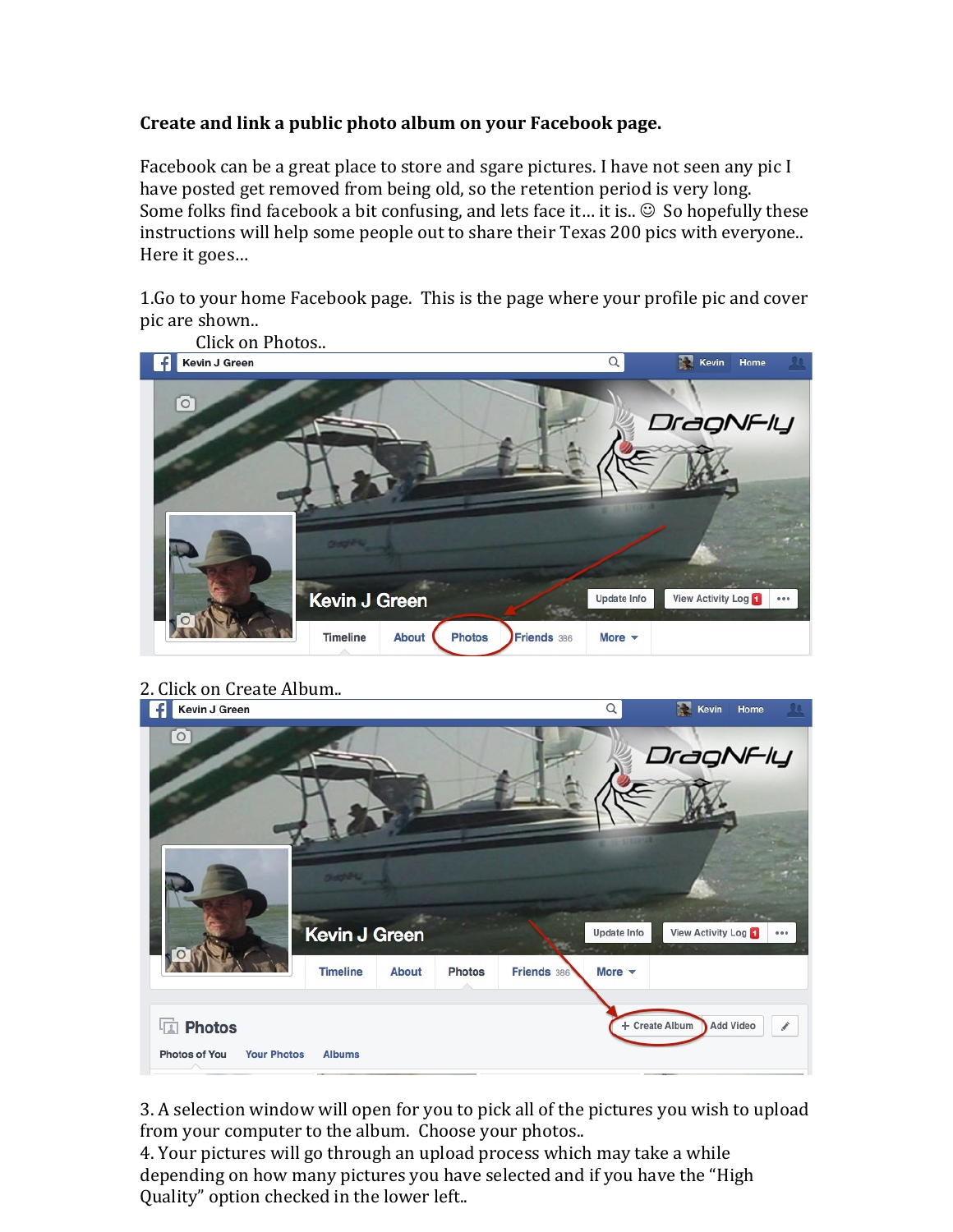5. Once your pics are finished uploading, create a name for your album.

6. Be sure to make your album public so that everyone can see it.

7. Finally, click "Post Photos"



If your photos contain pics of people, there will be another window that comes up that will let you tag people in the photos.. You can add their names if you'd like, or click on "skip this step"